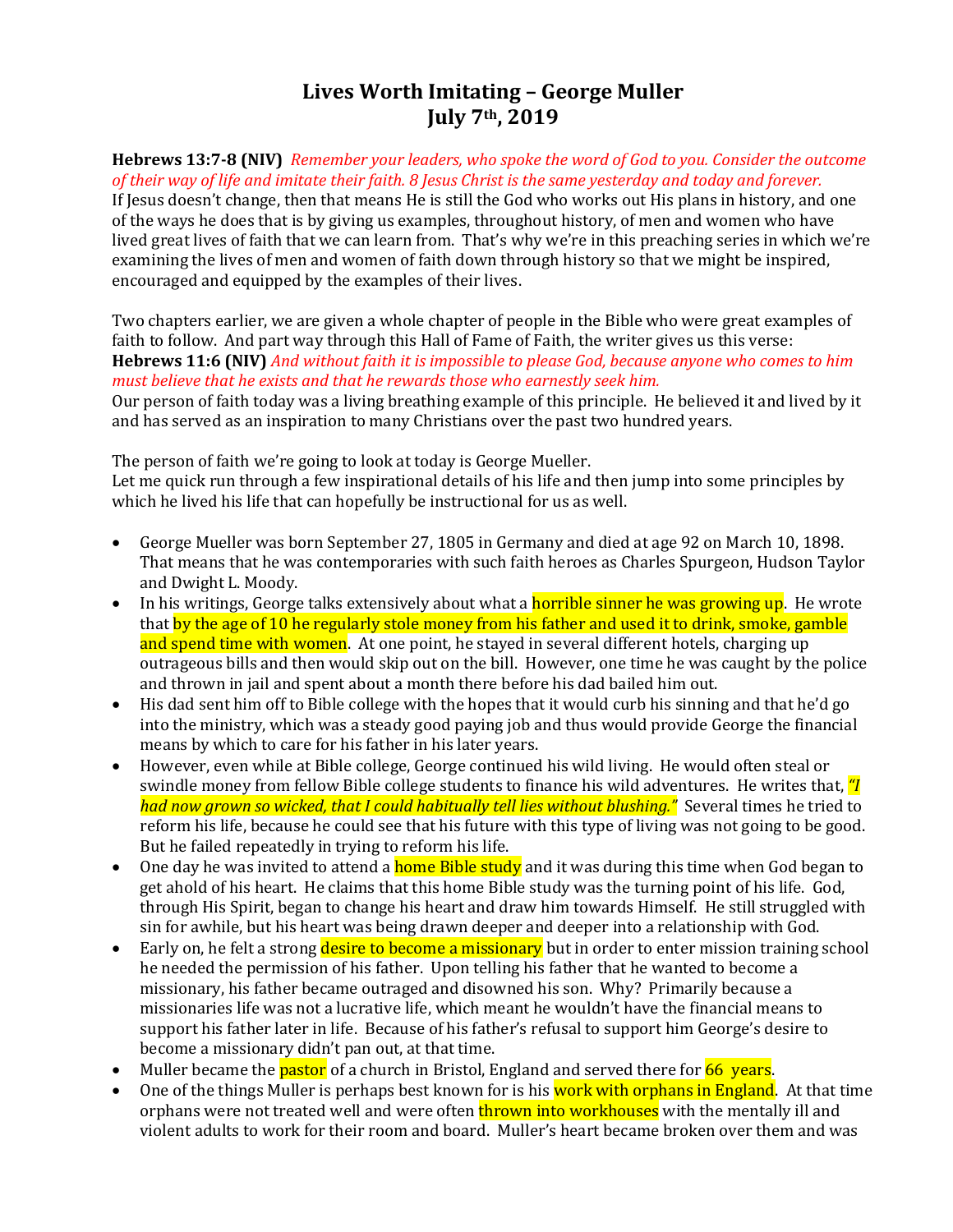led by God to work on their behalf. Over the years, Muller built 5 orphan houses and cared for 10,024 orphans.

- At age 70, Muller finally got his chance to **become a missionary** and for the next  $17$  years he traveled to 42 countries, preaching on average of once a day and preached to some 3 million people. All from the age of 70 to 87 years old.
- He was married twice, to Mary Groves for 39 years and then she died. To Susannah Sangar for 23 years. She passed away 3 years before he died. He certainly knew tragedy in his life. Mary bore him 4 children. Two were still born and his one son, Elijah, died when he was only a year old. And so, Muller, while richly blessed and used by God, was not unaware of sorrows. But in the midst of these heartbreaks, he continued to keep his focus on God and His goodness and faithfulness.
- One of the things George Muller is perhaps best known for was that in all his years of the preaching ministry and working with the orphans he never asked anyone for financial support. This began early on in his ministry. Within a month of marrying Mary, they prayerfully determined that they needed to trust God for everything. So, they sold virtually everything they had, including their savings accounts and donated it to the poor. George quit taking a salary from the church and changed from taking an offering every week to putting a donation box in the back of the church and invited people that if the Lord led them to give then to give. He carried that same approach into his work with the orphans. He never asked for money, and yet during his ministry over 10 million dollars were given to support him and the ministry. In his journals he records over 50,000 specific answers to prayer during his lifetime.

#### **Examples of answered prayers:**

- The orphanage was without any money or food one morning, and did not know where the food was going to come from for the breakfast the children needed to eat. Muller was not fazed, but brought this before God in prayer. With the 300 children lined up to receive their breakfast, as they did every morning, Muller prayed and thanked God for the food they were about to eat, though nothing was in the cupboards or in the serving bins for the children to eat. Upon finishing his prayer, there was a knock at the door and the local baker was standing on the other side. It seems the baker had a dream the night before where God told him to give the orphan house a bunch of bread, so the baker got out of bed at 2am, baked the bread and was there to deliver enough bread for orphanage for the rest of the week. Further, a milk truck had just broken down in front of the orphanage, and the milk man was forced to give all his supply so that it would not spoil before he could get his truck fixed.
- Another time, while crossing the Atlantic in August 1877 for a speaking engagement, his ship ran into thick fog. He explained to the captain that he needed to be in Quebec by the following afternoon, but Captain Joseph E. Dutton said that he was slowing the ship down for safety. Mueller asked to use the chartroom to pray for the lifting of the fog. The captain followed him down, claiming it would be a waste of time. After Muller prayed a very simple prayer, the captain started to pray, but Muller stopped him; partly because of the captain's unbelief, but mainly because he believed the prayer had already been answered. Muller said, "*Captain, I have known my Lord for more than fifty years and there is not one instance that I have failed to have an audience with the King. Get up, Captain, for you will find that the fog has gone."* When the two men went back to the bridge, they found the fog had lifted, and Muller was able to keep his appointment. The captain became a Christian shortly afterwards.

Summarizing his life in ministry Muller said, *"The primary object I had in view in carrying on this work was that it might be seen that now, in the 19th century, God is still the Living God and that now, as well as thousands of years ago, He listens to the prayers of His children and helps those who trust in Him."* That's an amazing life, but George's purpose in this was to convince all Christians that he's no one special, but merely a sinner saved by God's grace and that God wants to do this for every Christian.

I want to be a powerful prayer warrior like George Muller was. So, let's look at what made him so powerful through prayer and principles we can put into practice in our lives as well.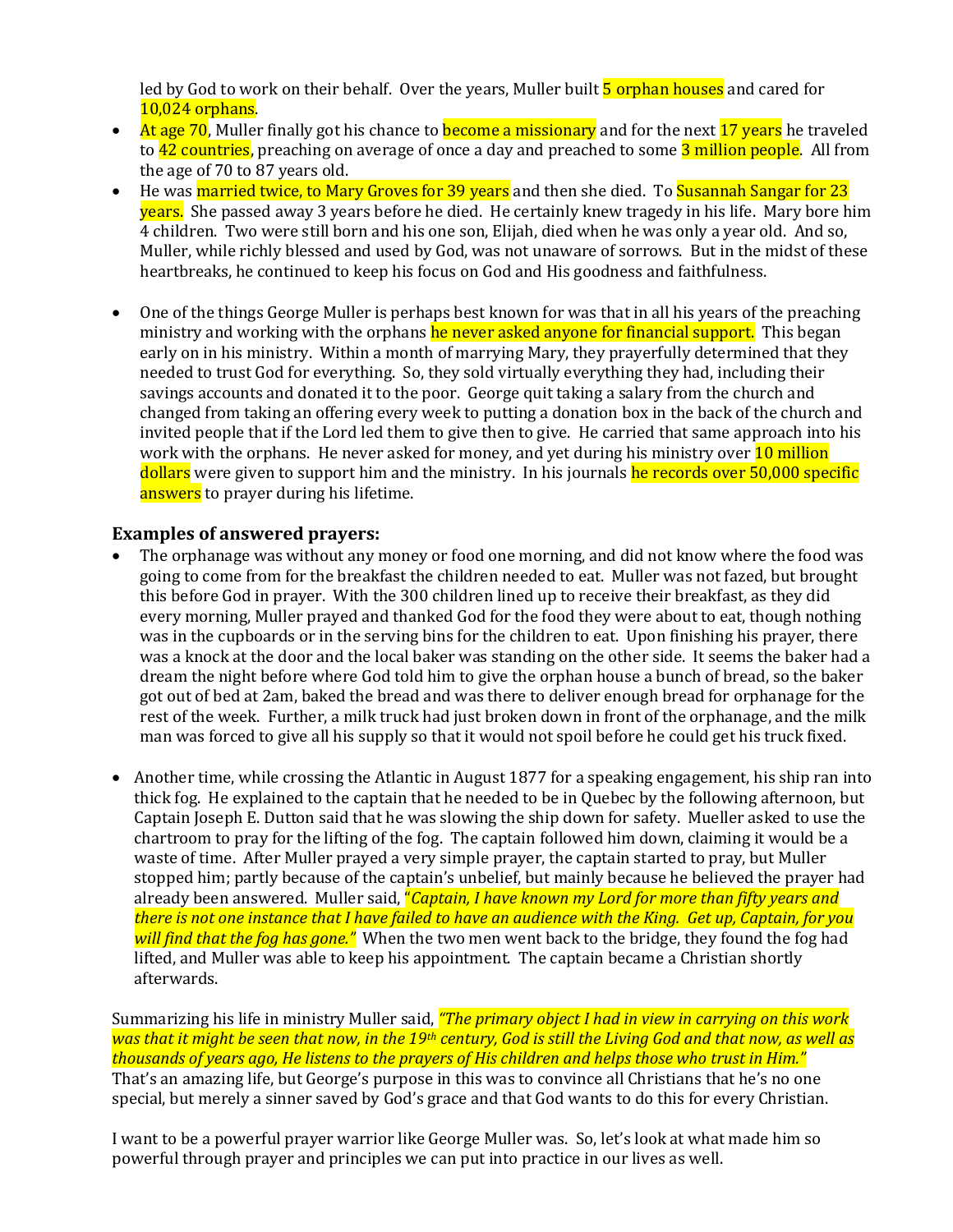## **George Muller's Foundational Principles for Prayer:**

#### **1. Recognize your need for God.**

This takes us back to the Lord's Prayer when Jesus prayed: "*Father, give us this day our daily bread*." Coming out of a life of continual sinning, George realized that the only way he came to the Lord was through God's Spirit graciously working to change his heart and that led him to fully embrace God's goodness to His children. What can you provide for without God's help? We too often make God a God of emergencies. I'll reserve my prayers for times when I can't do it myself. The problem with that approach is that you're in charge of your life rather than God. God desires absolute dependence upon Him for our very lives.

Muller wrote in his journal concerning the orphan houses that "*the first and primary object of the work was (and still is) that God might be magnified by the fact, that the orphans under my care are provided with all they need only by prayer and faith without anyone being asked by me or my fellow laborers whereby it may be seen, that God is faithful still, and hears prayers still."*

Muller wrote that the trials of life were but intersections to turn our hearts to God. Muller firmly believed that not all people are called to give up all their possessions or to run an orphanage, yet all people are called to **trust God for great things**.

### **2. Have Faith in God Alone**

Often Muller would say that when he was faced with great need he wasn't focused on the little in hand, but on the fullness of God. It was faith that gave Muller the eyes to see God at work, even before his provision began because the issue was not what the provision would be, but who the provision would come from.

### **3. Daily study of God's Word**

During his lifetime, Muller read through God's Word at least 200 times. And he didn't just read through it, he studied it and meditated on it and memorized it. He especially made note of the many promises of God recorded in Scripture and would pray those back to God claiming them.

For instance he read **Psalm 68:5** that God was *"a father to the fatherless."* And **Psalm 9:10** *"They that know Thy name will put their trust in You."* This led Muller to write in his journal; "*By the help of God, this shall be my argument before Him, respecting the orphans, in the hour of need. He is their Father, and therefore has pledged Himself, as it were, to provide for them; and I have only to remind Him of the need of these poor children in order to have it supplied."*

### **4. Commitment to prayer**

### **a. Total delight in God**

During a message Muller stated, *"According to my judgment the most important point to be attended to is this: above all things see to it that your souls are happy in the Lord. Other things may press upon you, the Lord's work may even have urgent claims upon your attention, but I deliberately repeat, it is of supreme and paramount importance that you should seek above all things to have your souls truly happy in God Himself! Day by day seek to make this the most important business of your life. The secret of all true effectual service is joy in God, having experimental acquaintance and fellowship with God Himself. …This happiness is to be obtained through the study of the Holy Scriptures. God has therein revealed Himself unto us in the face of Jesus Christ. "*

### **b. Turn your back on all sin in your life**

Psalms 66:18-19 (NIV) *If I had cherished sin in my heart, the Lord would not have listened; but God has surely listened and has heard my prayer.*

### **c. Ask according to God's will, not selfish motives**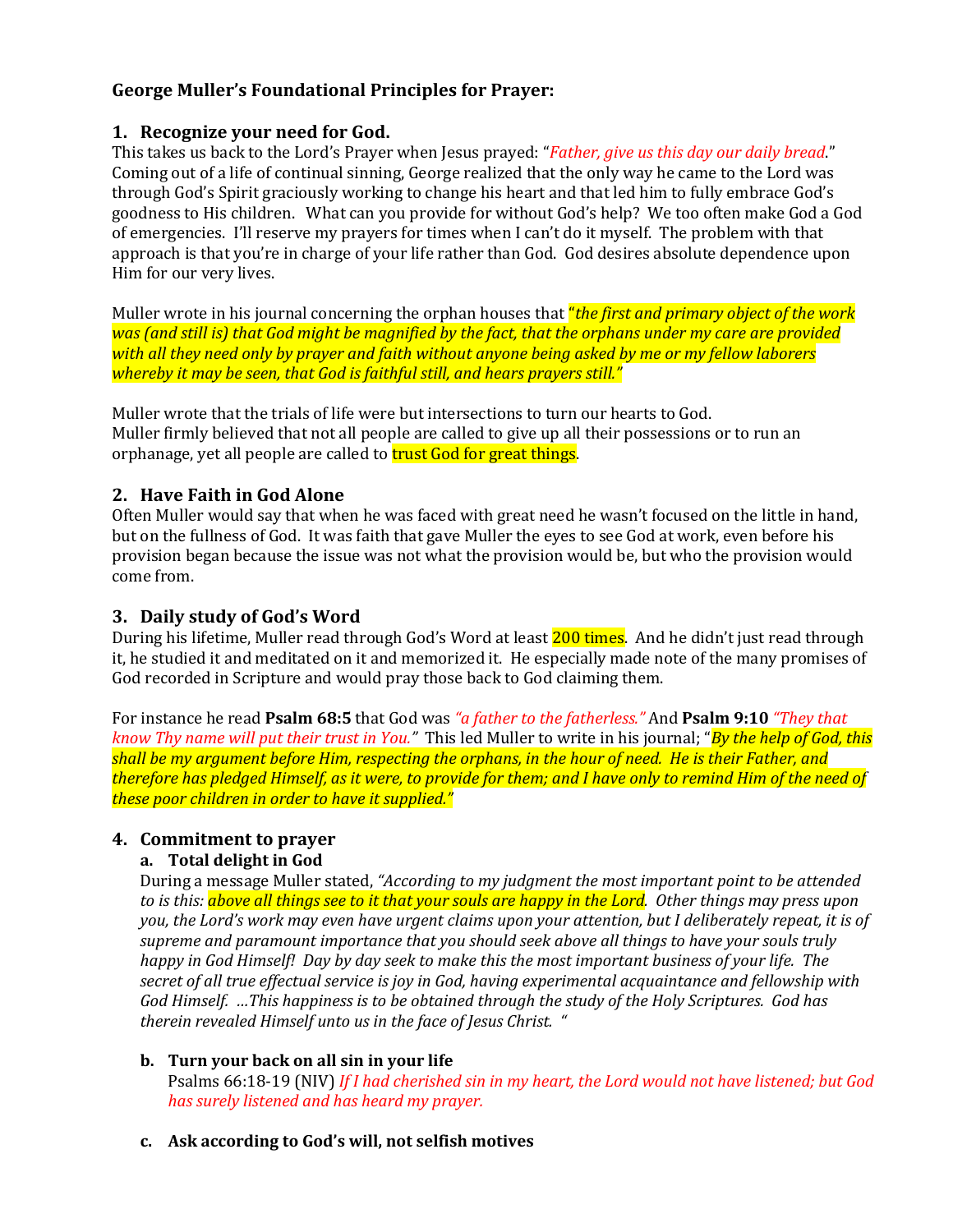James 4:2-3 (NIV) *You desire but do not have, so you kill. You covet but you cannot get what you want, so you quarrel and fight. You do not have because you do not ask God. When you ask, you do not receive, because you ask with wrong motives, that you may spend what you get on your pleasures.*

#### **But how do I know what God's will is?**

Romans 12:1-2 (NIV) *Therefore, I urge you, brothers and sisters, in view of God's mercy, to offer your bodies as a living sacrifice, holy and pleasing to God—this is your true and proper worship. Do not conform to the pattern of this world, but be transformed by the renewing of your mind. Then you will be able to test and approve what God's will is—his good, pleasing and perfect will.*

#### **d. Pray specifically**

 $\circ$  An orphan house boiler stopped working; so he prayed for two things. First, that the workers he hired would have a mind to work throughout the night, and **secondly** that the weather would let up. Before the workmen arrived, a southerly wind began to blow and it was so mild that no fires were needed to heat the buildings. That evening, the foreman of the company instructed the men to report back first thing in the morning but the team told him they would prefer to work through the night.

Sometimes our prayers are so general that we wouldn't know if God answered them or not.

#### **5. In everything glorify God**

George Muller's objective was never to show off what a powerful prayer warrior he was or what a great builder and organizer of orphan houses he was. His objective in everything was that God might be glorified. That everyone might be blown away by God's goodness and mercy and love and generosity to those who love Him.